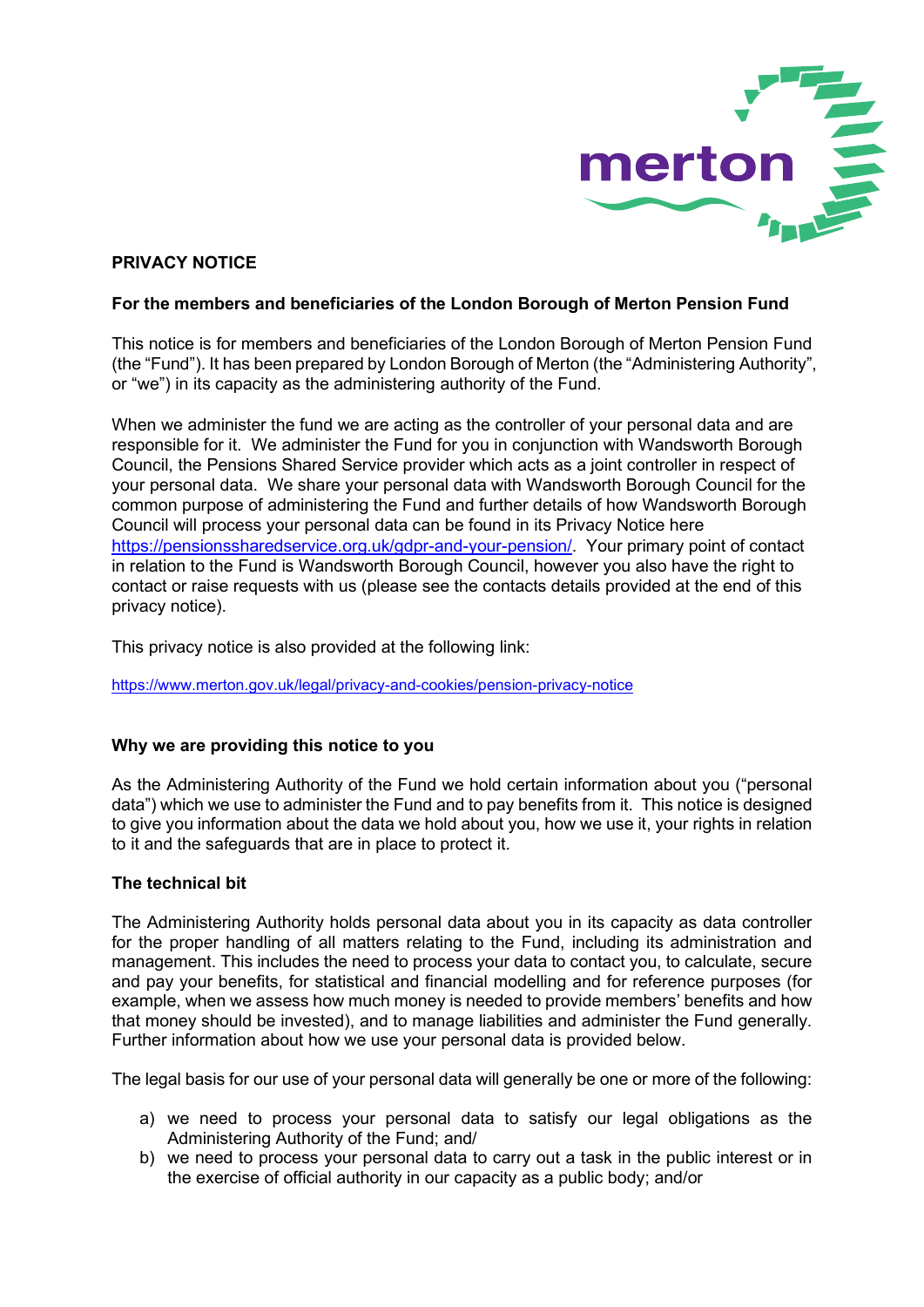- c) we need to process your personal data for the legitimate interests of administering and managing the Fund and liabilities under it, calculating, securing and paying benefits and performing our obligations and exercising any rights, duties and discretions the Administering Authority has in relation to the Fund/; and/or
- d) because we need to process your personal data to meet our contractual obligations to you in relation to the Fund (for example, under an agreement that you will pay additional voluntary contributions to the Fund), or to take steps, at your request, before entering into a contract.

## What personal data we hold, and how we obtain it

The types of personal data we hold and process about you can include:

- Contact details, including name, address, telephone numbers and email address.
- Identifying details, including date of birth, national insurance number and employee and membership numbers.
- Information that is used to calculate and assess eligibility for benefits, for example, length of service or membership and salary information.
- Financial information relevant to the calculation or payment of benefits, for example, bank account and tax details.
- Information about your family, dependents or personal circumstances, for example, marital status and information relevant to the distribution and allocation of benefits payable on death.
- Information about your health, for example, to assess eligibility for benefits payable on ill health, or where your health is relevant to a claim for benefits following the death of a member of the Fund.
- Information about a criminal conviction if this has resulted in you owing money to your employer or the Fund and the employer or Fund may be reimbursed from your benefits.

We obtain some of this personal data directly from you. We may also obtain data (for example, salary information) from your current or past employer(s) or companies that succeeded them in business, from a member of the Fund (where you are or could be a beneficiary of the Fund as a consequence of that person's membership of the Fund) and from a variety of other sources including public databases (such as the Register of Births, Deaths and Marriages), our advisers and government or regulatory bodies, including those in the list of organisations that we may share your personal data with set out below.

Where we obtain information concerning certain "special categories" of particularly sensitive data, such as health information, extra protections apply under the data protection legislation. We will only process your personal data falling within one of the special categories with your consent, unless we can lawfully process this data for another reason permitted by that legislation. You have the right to withdraw your consent to the processing at any time by notifying the Administering Authority in writing. However, if you do not give consent, or subsequently withdraw it, the Administering Authority may not be able to process the relevant information to make decisions based on it, including decisions regarding the payment of your benefits.

Where you have provided us with personal data about other individuals, such as family members, dependants or potential beneficiaries under the Fund, please ensure that those individuals are aware of the information contained within this notice.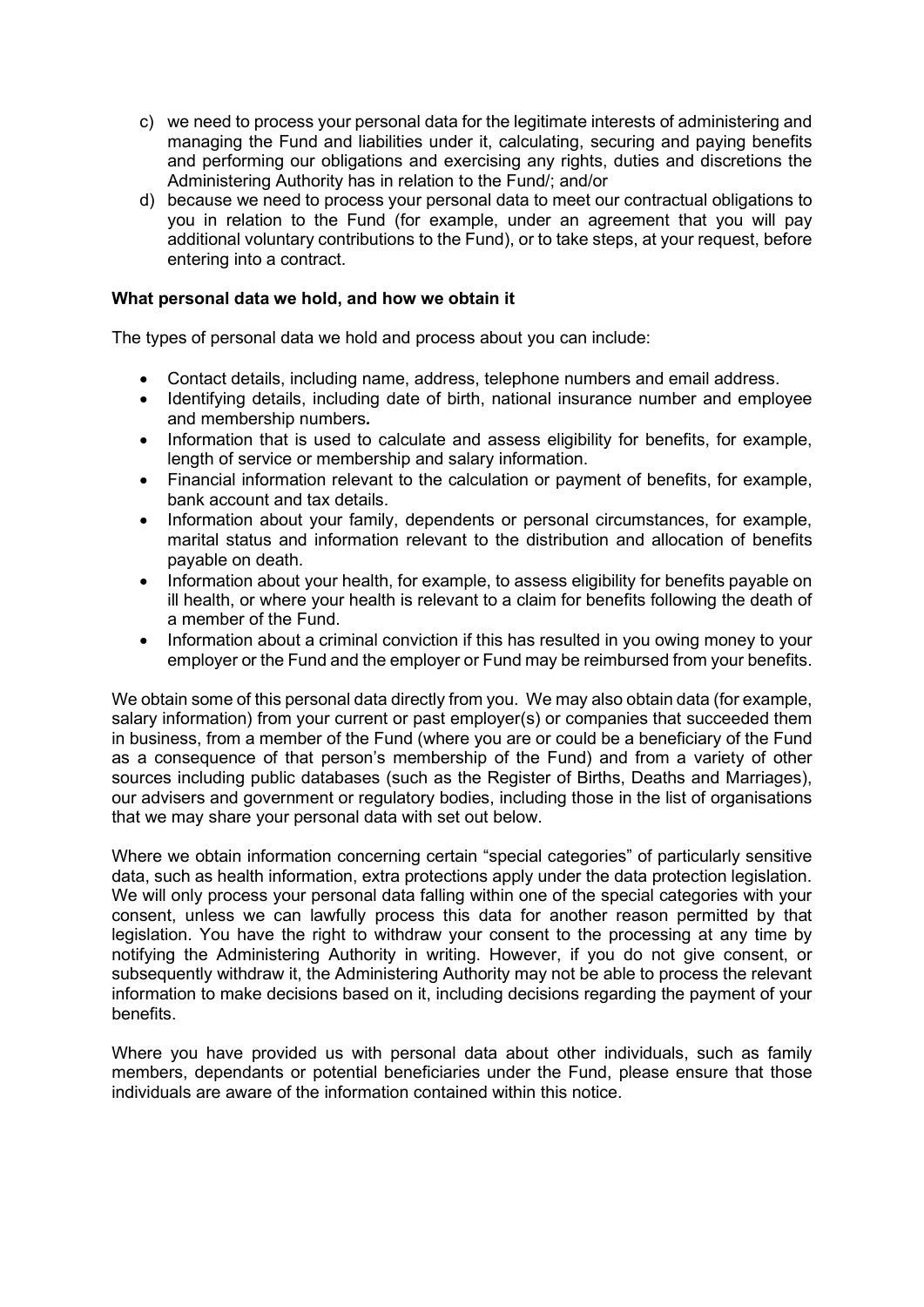# How we will use your personal data

We will use this data to deal with all matters relating to the Fund, including its administration and management. This can include the processing of your personal data for all or any of the following purposes:

- to contact you.
- to assess eligibility for, calculate and provide you (and, if you are a member of the Fund, your beneficiaries upon your death) with benefits.
- to identify your potential or actual benefit options and, where relevant, implement those options.
- to allow alternative ways of delivering your benefits, for example, through the use of insurance products and transfers to or mergers with other pension arrangements.
- for statistical and financial modelling and reference purposes (for example, when we assess how much money is needed to provide members' benefits and how that money should be invested).
- to comply with our legal and regulatory obligations as the administering authority of the Fund.
- to address queries from members and other beneficiaries and to respond to any actual or potential disputes concerning the Fund.
- the management of the Fund's liabilities, including the entering into of insurance arrangements and selection of Fund investments.
- in connection with the sale, merger or corporate reorganisation of or transfer of a business by the employers that participate in the Fund and their group companies.

#### Organisations that we may share your personal data with

From time to time we will share your personal data with advisers and service providers so that they can help us carry out our duties, rights and discretions in relation to the Fund. Some of those organisations will simply process your personal data on our behalf and in accordance with our instructions. Other organisations will be responsible to you directly for their use of personal data that we share with them. They are referred to as data controllers and we have highlighted them in the table below. The data controllers may be obliged under the data protection legislation to provide you with additional information regarding the personal data they hold about you and how and why they process that data. Further information may be provided to you in a separate notice or may be obtained from the advisers and service providers direct, for example via their websites.

These organisations include the Fund's:

| Data processors                                                                                                                                                                                                                                                                                                                                                | <b>Data controllers</b>                                                                                                                                                                                                                                                                                                                                                            |  |
|----------------------------------------------------------------------------------------------------------------------------------------------------------------------------------------------------------------------------------------------------------------------------------------------------------------------------------------------------------------|------------------------------------------------------------------------------------------------------------------------------------------------------------------------------------------------------------------------------------------------------------------------------------------------------------------------------------------------------------------------------------|--|
| Administrator - (currently<br>London<br>$\bullet$<br>Borough of Merton)<br>Third party administrators – (currently<br>$\bullet$<br><b>Pensions Shared Services)</b><br>Accountants - (currently London<br>$\bullet$<br>Borough of Merton)<br>Communications adviser – (currently<br>$\bullet$<br>London Borough of Merton)<br>bureaus for mortality<br>Tracing | Wandsworth Borough Council – (as the<br>$\bullet$<br>Pensions Shared Service)<br>Actuarial consultant - (currently Barnet<br>$\bullet$<br>Waddingham)<br>Scheme benefit consultant - (currently<br>$\bullet$<br>Barnet Waddingham)<br>Investment adviser - (currently<br>JLT<br>$\bullet$<br>Employee Benefits)<br><b>Additional Voluntary Contribution providers</b><br>$\bullet$ |  |
| screening and locating members -<br>(currently ATMOS)                                                                                                                                                                                                                                                                                                          | - (currently M&G Prudential)                                                                                                                                                                                                                                                                                                                                                       |  |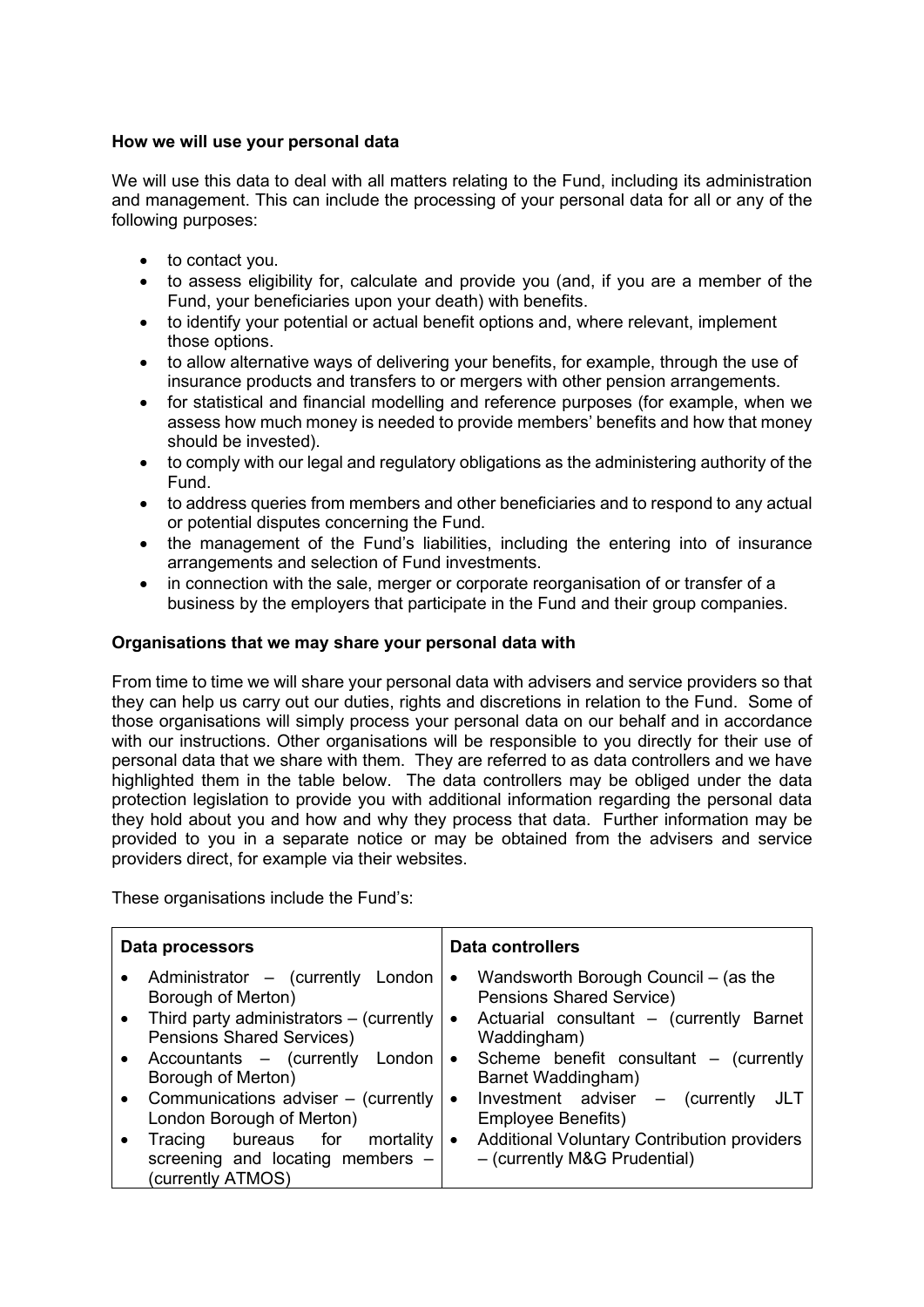|   | payments<br>provider<br>to<br>Overseas  | $\bullet$ | Legal adviser - (currently South London      |
|---|-----------------------------------------|-----------|----------------------------------------------|
|   | transmit<br>payments<br>to<br>scheme    |           | Legal Partnership (SLLP))                    |
|   | member with non-UK accounts -           | $\bullet$ | Fund Actuary - (Currently<br><b>Barnet</b>   |
|   | (currently Western Union)               |           | Waddingham)                                  |
|   | Printing companies and distribution     | $\bullet$ | Statutory auditor - (currently Ernst and     |
|   | services - (currently London Borough    |           | Young)                                       |
|   | of Merton and Adare)                    | ٠         | External auditor - (currently Mazars)        |
| ٠ | software<br><b>Pensions</b><br>provider | $\bullet$ | Internal auditor - (Currently South West     |
|   | (currently Aquila Heywood Limited)      |           |                                              |
|   |                                         |           | London Audit Partnership (SWLAP))            |
|   | Suppliers of IT - (currently London     | $\bullet$ | Insurance companies in connection with ill   |
|   | Borough of Merton)                      |           | health benefits - (currently Legal and       |
|   |                                         |           | General (L&G))                               |
|   |                                         | $\bullet$ | LGPS National Insurance database             |
|   |                                         |           | (currently South Yorkshire<br>Pensions       |
|   |                                         |           | Authority)                                   |
|   |                                         | $\bullet$ | Administering authorities of other LGPS      |
|   |                                         |           | funds (or their agents, such as third-party  |
|   |                                         |           | administrators) where you have been a        |
|   |                                         |           | member of another LGPS fund and the          |
|   |                                         |           | information is needed to determine the       |
|   |                                         |           | benefits to which you or your dependants     |
|   |                                         |           | are entitled                                 |
|   |                                         | $\bullet$ | The Department for Work and Pensions         |
|   |                                         | $\bullet$ | The Government Actuary's Department          |
|   |                                         | $\bullet$ | The Cabinet Office – for the purposes of the |
|   |                                         |           | <b>National Fraud Initiative</b>             |
|   |                                         |           |                                              |
|   |                                         | $\bullet$ | <b>HM Revenue &amp; Customs</b>              |
|   |                                         | $\bullet$ | The Courts of England and Wales – for the    |
|   |                                         |           | purpose of processing pension sharing        |
|   |                                         |           | orders on divorce                            |

In each case we will only do this to the extent that we consider the information is reasonably required for these purposes.

In addition, where we make Fund investments or seek to provide benefits for Fund members in other ways, such as through the use of insurance, then we may need to share personal data with providers of investments, insurers and other pension scheme operators. In each case we will only do this to the extent that we consider the information is reasonably required for these purposes.

From time to time we may provide some of your data to your employer and their relevant subsidiaries (and potential purchasers of their businesses) and advisers for the purposes of enabling your employer to understand its liabilities to the Scheme. Your employer would generally be a controller of the personal data shared with it in those circumstances. For example, where your employment is engaged in providing services subject to an outsourcing arrangement, the Administering Authority may provide information about your pension benefits to your employer and to potential bidders for that contract when it ends or is renewed.

Where requested or if we consider that it is reasonably required, we may also provide your data to government bodies and dispute resolution and law enforcement organisations, including those listed above, the Pensions Regulator, the Pensions Ombudsman and Her Majesty's Revenue and Customs (HMRC). They may then use the data to carry out their legal functions.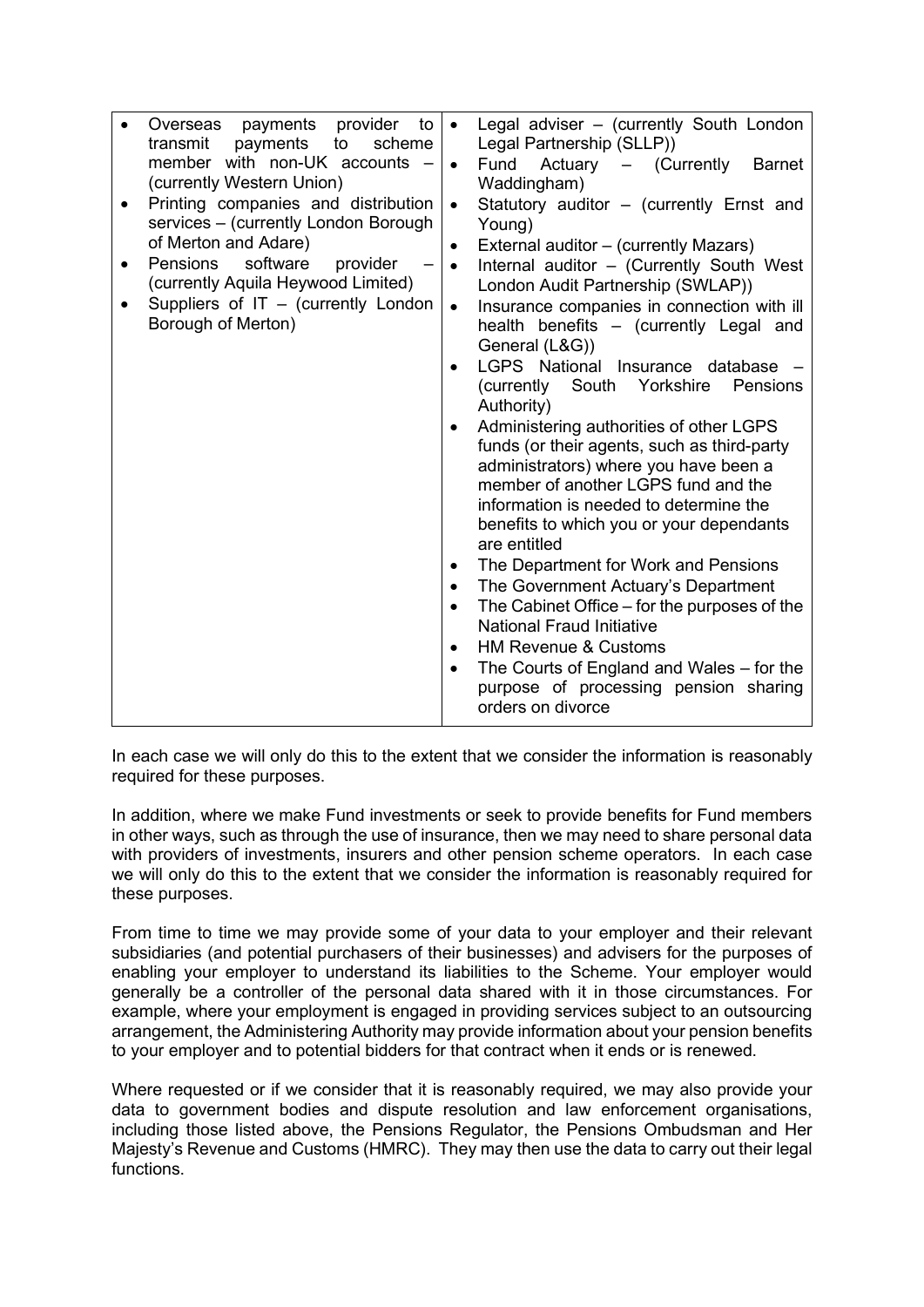The organisations referred to in the paragraphs above may use the personal data to perform their functions in relation to the Fund as well as for statistical and financial modelling (such as calculating expected average benefit costs and mortality rates) and planning, business administration and regulatory purposes. They may also pass the data to other third parties (for example, insurers may pass personal data to other insurance companies for the purpose of obtaining reinsurance), to the extent they consider the information is reasonably required for a legitimate purpose.

In some cases recipients of your personal data may be outside the UK. This means your personal data may be transferred outside the EEA to a jurisdiction that may not offer an equivalent level of protection as is required by EEA countries. If this occurs, we are obliged to verify that appropriate safeguards are implemented with a view to protecting your data in accordance with applicable laws. Please use the contact details below if you want more information about the safeguards that are currently in place.

We do not use your personal data for marketing purposes and will not share this data with anyone for the purpose of marketing to you or any beneficiary.

#### How long we keep your personal data

We will only keep your personal data for as long as we need to in order to fulfil the purpose(s) for which it was collected and for so long afterwards as we consider may be required to deal with any questions or complaints that we may receive about our administration of the Fund, unless we elect to retain your data for a longer period to comply with our legal and regulatory obligations. In practice, this means that your personal data will be retained for such period as you (or any beneficiary who receives benefits after your death) are entitled to benefits from the Fund and for a period of 15 years after those benefits stop being paid. For the same reason, your personal data may also need to be retained where you have received a transfer, or refund, from the Fund in respect of your benefit entitlement.

## Your rights

You have a right to access and obtain a copy of the personal data that the Administering Authority holds about you and to ask the Administering Authority to correct your personal data if there are any errors or it is out of date or incomplete. In certain circumstances you have the right to object to the processing of your personal data; for example, you have the right to object to processing of your personal data which is based on the public interest or legitimate interests identified in the section above headed "The Technical Bit", or where processing is for direct marketing purposes. In some cases you may also have a right to ask the Administering Authority to restrict the processing of your personal data until any errors are corrected, or to transfer or (in very limited circumstances) erase your personal data. You can obtain further information about these rights from the Information Commissioner's Office at: www.ico.org.uk or via their telephone helpline (0303 123 1113).

If you wish to exercise any of these rights or have any queries or concerns regarding the processing of your personal data, please contact the Fund administrator as indicated below. You also have the right to lodge a complaint in relation to this privacy notice or the Administering Authority's processing activities with the Information Commissioner's Office which you can do through the website above or their telephone helpline.

As explained in the section above headed "How we will use your personal data", one of the reasons we collect and hold your personal data is to administer your Fund benefits. If you do not provide the information we request, or ask that the personal data we already hold is deleted or that the processing of the personal data be restricted, this may affect our ability to administer